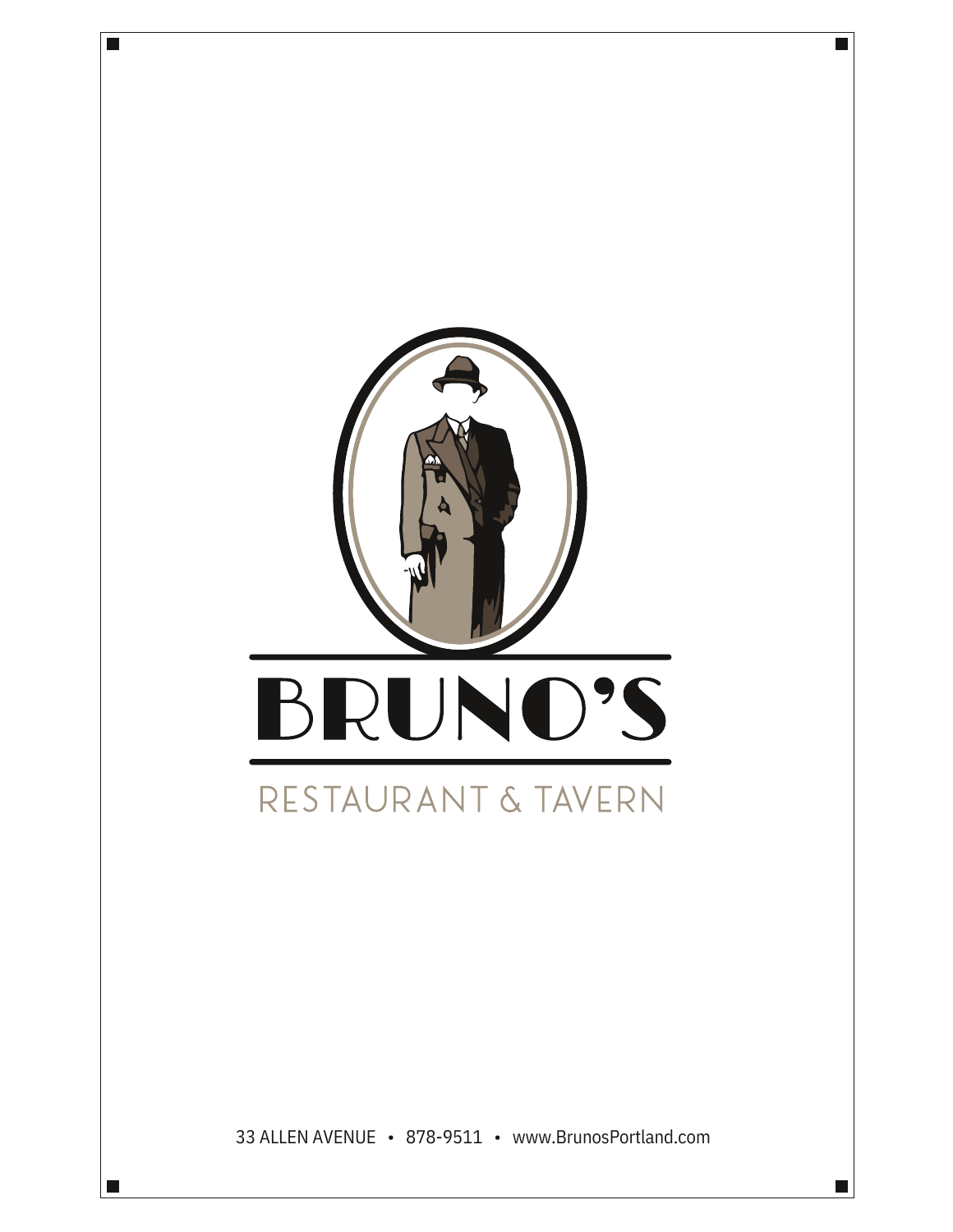*Prices subject to change.*

Appetizers

#### **FRIED CALAMARI**

 $\overline{\phantom{a}}$ 

Served with spicy tomato sauce. 14.95

#### **BUFFALO WINGS**

Breaded and served with bleu cheese or ranch dressing 14.95

#### **CRAB-STUFFED MUSHROOMS**

Stuffed with mushroom, crab meat and crackers. 14.95

#### **MOZZARELLA POMODORO**

Fresh mozzarella, vine ripened tomatoes, basil, Kalamata olives and roasted red peppers, drizzled with extra virgin olive oil. 14.25

#### **SHRIMP COCKTAIL**

3.25 (ea.)

#### **STEAMED MUSSELS**

In garlic butter and white wine sauce; served red or white. 14.75

#### **MEATBALLS**

Pork and beef meatballs; served with tomato sauce. 14.25

#### **EGGPLANT**

Thin slices of fried eggplant, baked with three cheeses and tomato sauce. 14.95

#### **SAUSAGE AND PEPPERS**

Grilled Italian style sausage with red onions and bell peppers. 14.95

#### **FRIED RAVIOLI**

Served with tomato sauce. 14.25

#### **ITALIAN EGG ROLLS**

Filled with spinach, zucchini, peppers, mushrooms and four cheeses; served with tomato cream sauce. 14.95

# Soups/Chowders

#### **SOUP OF THE DAY**

Ask your server about today's soup. 5.25 / 6.50

5.25 / 6.50 **PASTA FAGIOLI**

**NEW ENGLAND CLAM CHOWDER**

5.95 / 7.25

#### **STUFFED CLAMS**

Stuffed with chopped clams, celery, onion and crackers. 5.25 (ea.)

#### **GARLIC BREAD**

Italian bread baked with garlic butter, mozzarella and provolone; served with tomato sauce. 7.95

#### **EGGPLANT FRIES**

Served with tomato sauce. 6.75 / 8.75

#### **CANNELLONI**

Spinach pasta stuffed with chicken, cheese, red onion and celery; topped with tomato cream sauce, mozzarella and provolone. 14.95

#### **ASPARAGUS RAVIOLI**

Pasta stuffed with asparagus, ricotta and Parmigiana Reggiano; served with alfredo or gorgonzola cream sauce. 14.75

#### **FRIED MOZZARELLA**

Mozzarella breaded and fried; served with tomato sauce. 14.25

#### **CHICKEN TENDERS**

Regular, Sweet Thai Chili or Buffalo style; served with a side of dipping sauce. 14.50

#### **HAND CUT FRIES**

5.95 / 7.95

# Salads

#### **ANTIPASTO**

Marinated and garden vegetables, pepperoni, salami and fontinella over iceberg. 9.95

#### **BABY ARUGULA AND GORGONZOLA**

Baby arugula, candied walnuts, pickled beets and creamy gorgonzola fritters with lemon garlic dressing. 9.95

#### **HOUSE**

Iceberg, bell peppers, red onions, cucumbers, grape tomatoes, and carrots. 6.25 / 7.95

> **CEASAR** 8.95

#### **ADD TO ANY SALAD**

Grilled Chicken or Steak 5.95 Grilled Salmon 7.75 Fried Calamari 6.50 Grilled Shrimp 7.50 Buffalo Chicken 6.50

H

**NEARLY ALL OF OUR MENU ITEMS ARE MADE FRESH, IN HOUSE. PLEASE ASK YOUR SERVER IF YOU HAVE ANY QUESTIONS REGARDING THE PREPARATION OF ANYTHING ON OUR MENU. SO THAT WE MAY PREPARE YOUR FOOD AS QUICKLY AS POSSIBLE, PLEASE REFRAIN FROM MODIFYING MENU ITEMS. THE HOUSE RESERVES THE RIGHT TO REFUSE ANY MODIFICATIONS. THANK YOU.**

Caution: Consuming raw or undercooked meats, poultry, seafood, shellfish, or eggs may increase your risk of food-borne illness, especially if you have a medical condition.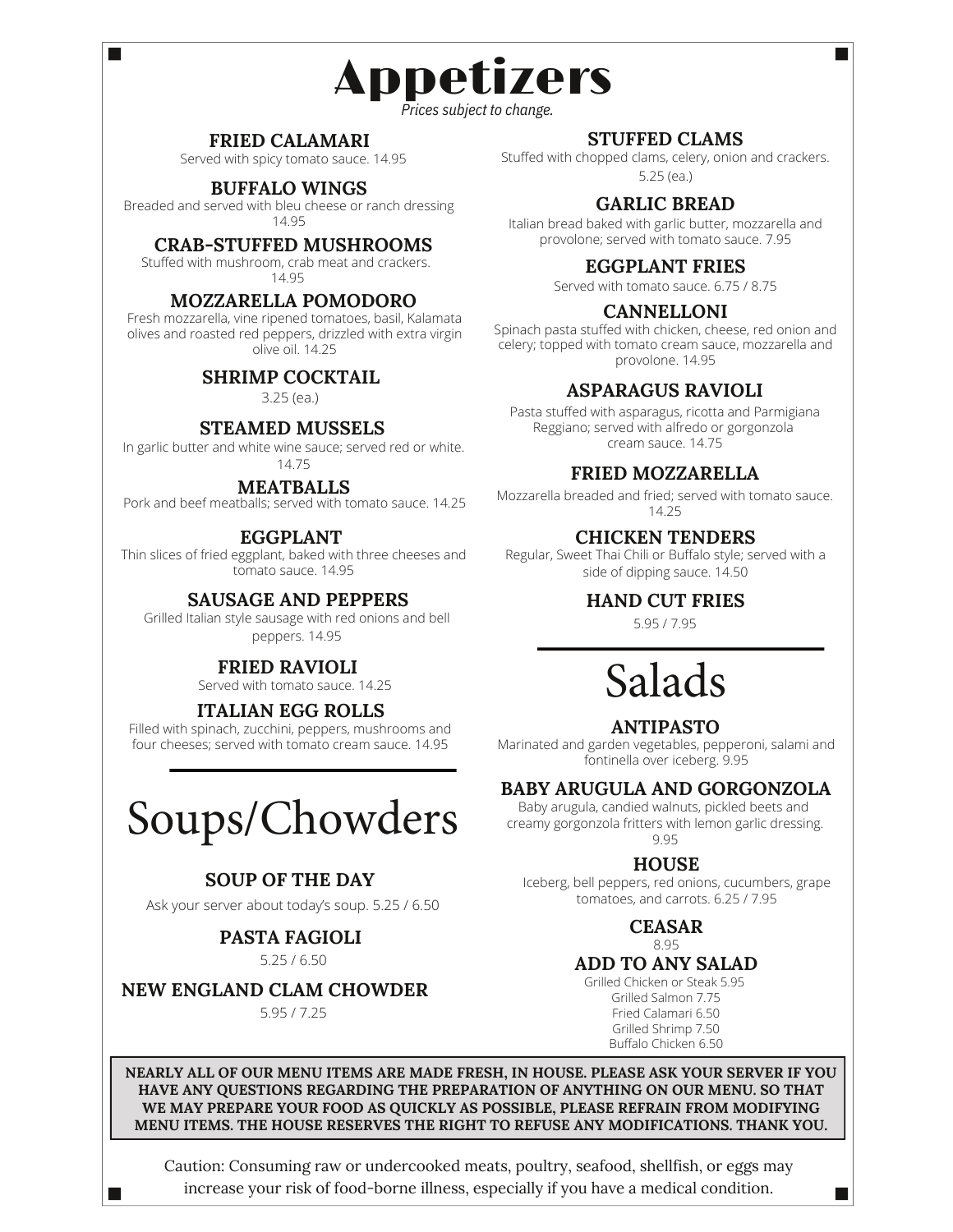Lunch Entrées

*Served daily 11:30 am to 4:00 pm*

## **CRAB-STUFFED HADDOCK**

**The State** 

Haddock fillet, crab and mushroom stuffing; served with garlic mashed potatoes and vegetable. 17.95 - Without stuffing, 16.95

## **BROILED SCALLOPS**

Scallops, broiled in butter and Madiera wine; served with garlic mashed potatoes and vegetable. 19.50

## **EGGPLANT PARMIGIANA**

Thinly sliced eggplant layered with tomato sauce and cheese; served with rigatoni. 17.95

## **CHICKEN PARMIGIANA**

Breaded chicken cutlet baked with tomato sauce and three cheeses served with rigatoni. 17.95

## **STIR FRY\***

Mushrooms, carrots, broccoli, onions and peppers grilled with soy sauce and served over rice pilaf. 16.50 - with grilled chicken,

17.50

## **CHICKEN PICCATA\***

Chicken medallions and capers sautéed in lemon and white wine served with rigatoni. 17.95

## **CHICKEN MARSALA\***

Chicken medallions and mushrooms sautéed in marsala wine served with rigatoni.

17.95

## **LINGUINE WITH CLAM SAUCE**

Chopped clams and Kalamata olives in a garlic and white wine sauce with linguine; served red or white. 17.50

## **VEAL PARMIGIANA**

Breaded veal cutlet baked with tomato sauce and three cheeses; served with rigatoni.

#### 18.50 **ASPARAGUS RAVIOLI**

Pasta stuffed with asparagus, ricotta and Parmigiana Reggiano; served with alfredo or gorgonzola cream sauce 17.50

## **RAVIOLI**

Pasta stuffed with ricotta and Parmigiana Reggiano served in tomato sauce with meatball or sausage. 17.50

## **CHICKEN & BROCCOLI ALFREDO**

Grilled chicken and broccoli served in alfredo sauce with linguine. 17.50

## **LASAGNA**

Pasta layered with ground pork, beef and cheese served in tomato sauce with meatball or sausage. 17.50

## **RIGATONI VODKA**

Rigatoni and prosciutto in a vodka cream sauce. 17.50

## **PASTA AND MEATBALLS**

Choice of pasta topped with tomato sauce; served with meatball or sausage. 16.95

## **TAGLIATELLE BOLOGNESE**

Spinach tagliatelle pasta tossed in a pork, beef and veal ragu. 17.95

## **PESTO SPAGHETTI**

with grilled chicken. 17.95

\* Can be prepared gluten free upon request. Pasta may be substituted for vegetable.

*Substitutions and modifications are strongly discouraged.*

Prices subject to change.

Caution: Consuming raw or undercooked meats, poultry, seafood, shellfish, or eggs may increase your risk of foodborne illness, especially if you have a medical condition.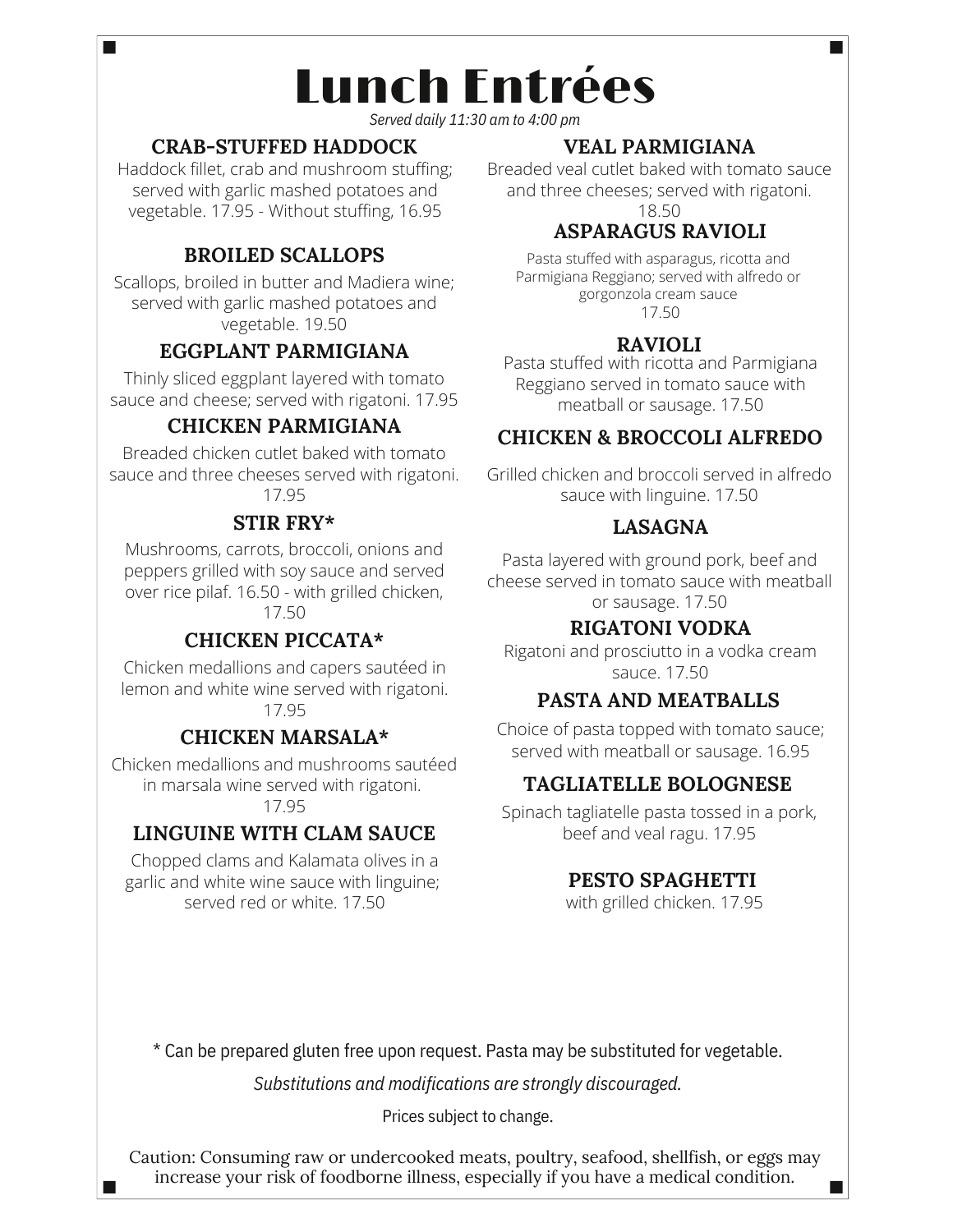Casual Fare

*Sandwiches and burgers are served with hand-cut fries, potato salad or cole slaw.*

## Sandwiches

Ī.

Served on a sub roll. 15.95 **STEAK & CHEESE**

#### **INDIA STREET SPECIAL**

Steak, American cheese, onions, peppers and mushrooms; served on a sub roll. 15.95

#### **CHICKEN & CHEESE**

Served on a sub roll. 15.95

#### **BRUNO'S SPECIAL**

Grilled chicken, American cheese, onions, peppers and mushrooms; served on a sub roll. 15.95

#### **DOMINIC'S SPECIAL**

Grilled chicken, Fontinella cheese and pepperoncinis; served on a sub roll. 15.95

#### **GRILLED CAPRESE**

Breaded eggplant cutlet, fresh mozzarella, tomatoes, fresh basil and extra virgin olive oil on grilled Italian bread. 15.95

#### **CHICKEN CUTLET MOZZARELLA**

Breaded chicken cutlet, fresh mozzarella, tomatoes, fresh basil, and basil mayo on a toasted ciabatta. 15.95

#### **PARMIGIANA**

Chicken cutlet, eggplant, or meatballs with tomato sauce with mozzarella & provolone. 15.95

#### **ROASTED TURKEY**

Fresh roasted turkey, swiss cheese, lettuce, tomato and mayo on sourdough potato bread. 15.95

#### **FRIED HADDOCK**

Fried haddock filet and lettuce on a bulkie roll; served with tartar sauce. 15.95

#### **B.L.T.**

On sourdough potato bread. 15.50

#### **LOADED SAUSAGE**

Italian sausage, provolone, mozzarella, onions, peppers and mushrooms, served on a sub roll. 15.95

## **BRUNO BURGER** Burgers

Grilled pepperoni, pepperoncinis and Fontinella; served on a bulkie roll. 15.95

#### **SWISS 'N 'SHROOM**

Swiss and sautéed mushrooms, served on a bulkie roll. 15.95

#### **BACON CHEESEBURGER DELUXE**

Lettuce, tomato, American cheese, served on a bulkie roll. 15.95

## Pizzas

Fresh 10-inch dough topped with pizza sauce, mozzarella, Romano & provolone cheese. 11.95

#### **CHICKEN BROCCOLI ALFREDO**

Alfredo sauce, grilled chicken & broccoli. 16.50

#### **BUFFALO CHICKEN**

Bleu cheese dressing, buffalo tenders and celery. 16.50

#### **CHICKEN PESTO**

Basil pesto, red onion & grilled chicken. 16.50

## Pizza Toppings

#### **REGULAR .95**

Veggies, garlic, Jalapeno, pepperoncini, pineapple

#### **PREMIUM 1.50**

Pepperoni, ground beef, ham, bacon, anchovies, ricotta, pizza cheese, artichoke hearts, Greek olives, eggplant, chicken, sausage, Fontinella,

## lzones Feta

Portland's original recipe; fresh pizza dough, ricotta, Romano, provolone, mozzarella, and tomato sauce.

#### **HOUSE**

Peppers, mushrooms, onions, Kalamata olives, pepperoni, sausage. 16.50

**MEATBALL**

## 16.50

#### **EGGPLANT**

Eggplant parmigiana. 16.50

n.

Caution: Consuming raw or undercooked meats, poultry, seafood, shellfish, or eggs may increase your risk of foodborne illness, especially if you have a medical condition.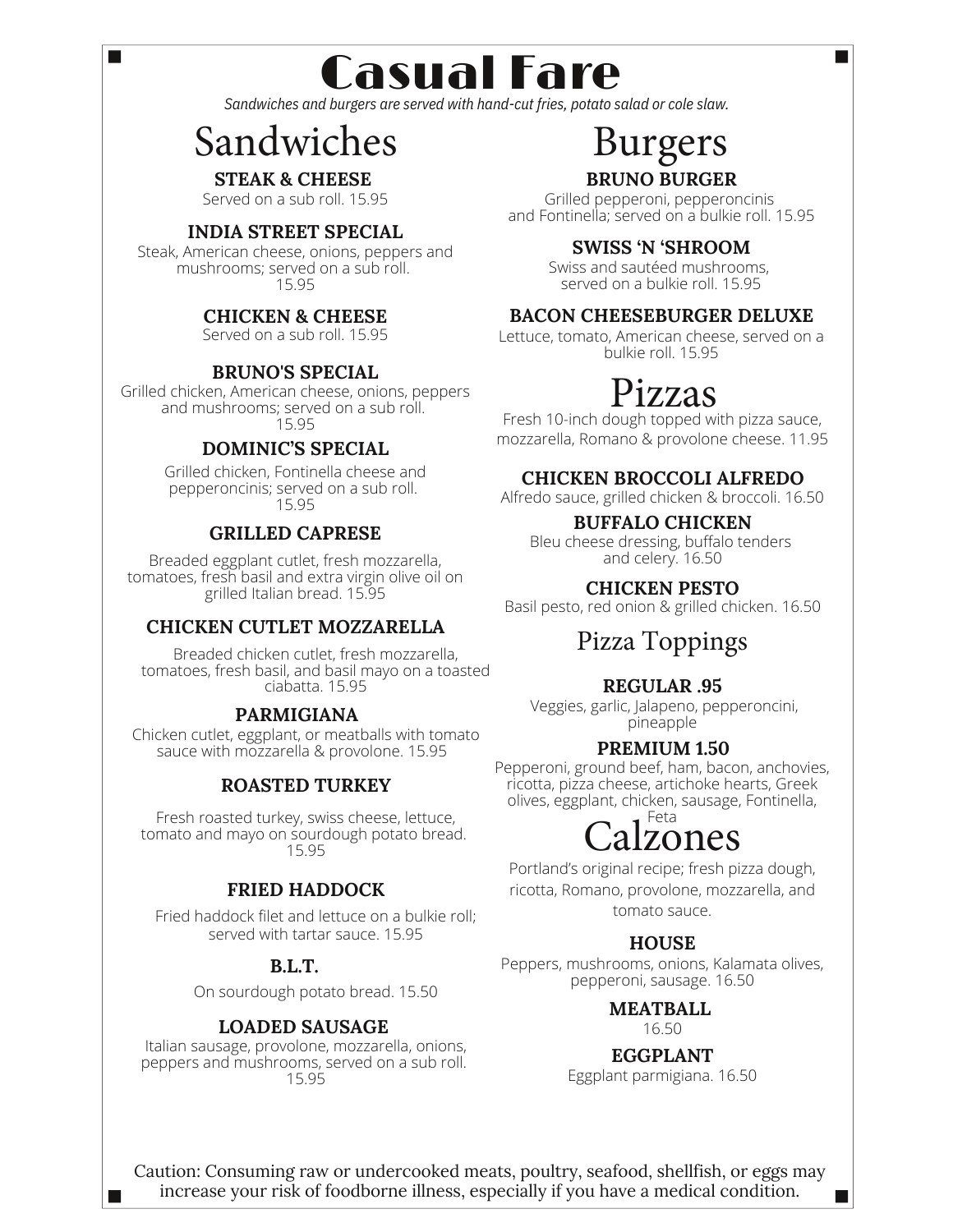

٦

*Served 4:00 pm to close*

## **CRAB-STUFFED HADDOCK**

Haddock fillet, crab and mushroom stuffing; served with garlic mashed potatoes and vegetable. 28.95 - Without stuffing, 27.95

#### **BROILED SCALLOPS**

Scallops, broiled in butter and Madeira wine; served with garlic mashed potatoes and vegetable. 29.95

#### **BAKED STUFFED SHRIMP**

Gulf shrimp with crab and mushroom stuffing, broiled in Madeira wine; served with garlic mashed potatoes and vegetable. 28.95

#### **SPAGHETTI GAMBERETTO**

Gulf shrimp, scallops and roasted red peppers in a garlic and white wine sauce with spinach spaghetti. 29.95

#### **SHRIMP & MUSSELS FRA DIAVLO**

Gulf shrimp and mussels in a spicy marinara sauce with spinach fettuccine. 28.95

#### **LINGUINE WITH CLAM SAUCE**

Chopped clams and Kalamata olives in a garlic and white wine sauce with linguine; served red or white. 27.95

#### **SALMON SAUTE\***

Salmon filet, capers and tomatoes in a lemon and white wine sauce; served with vegetables and garlic mashed potatoes. 29.95

#### **CHICKEN PARMIGIANA**

Breaded chicken cutlet baked with tomato sauce and three cheeses; served with rigatoni. 27.95

#### **CHICKEN MARSALA\***

Chicken medallions and mushrooms sautéed in marsala wine; served with rigatoni. 27.95

#### **CHICKEN PICCATA\***

Chicken medallions and capers sautéed in lemon and white wine; served with rigatoni. 27.95

#### **CHICKEN FRANCESE**

Pan fried chicken cutlet sautéed in a lemon, white wine sauce with Parmigiana Reggiano cheese; served with garlic mashed potatoes and vegetable. 27.95

#### **CHICKEN & BROCCOLI ALFREDO**

Grilled chicken and broccoli served in alfredo sauce with linguine. 27.95

#### **NEW YORK STEAK PIZZIOLA\***

10 oz. sirloin topped with peppers, red onions, mushrooms, Kalamata olives, tomato sauce and mozzarella; served with rigatoni. 29.95

#### **NEW YORK SIRLOIN\***

Grilled 10 oz. sirloin; served with garlic mashed potato and vegetable. 28.95

#### **VEAL PARMIGIANA**

Breaded veal cutlet baked with tomato sauce and three cheeses; served with rigatoni. 29.50

\* Can be prepared gluten free upon request. Pasta may be substituted for vegetable. *Substitutions and modifications are strongly discouraged.*

Prices subject to change.

Caution: Consuming raw or undercooked meats, poultry, seafood, shellfish, or eggs may increase your risk of foodborne illness, especially if you have a medical condition.

 $\Box$